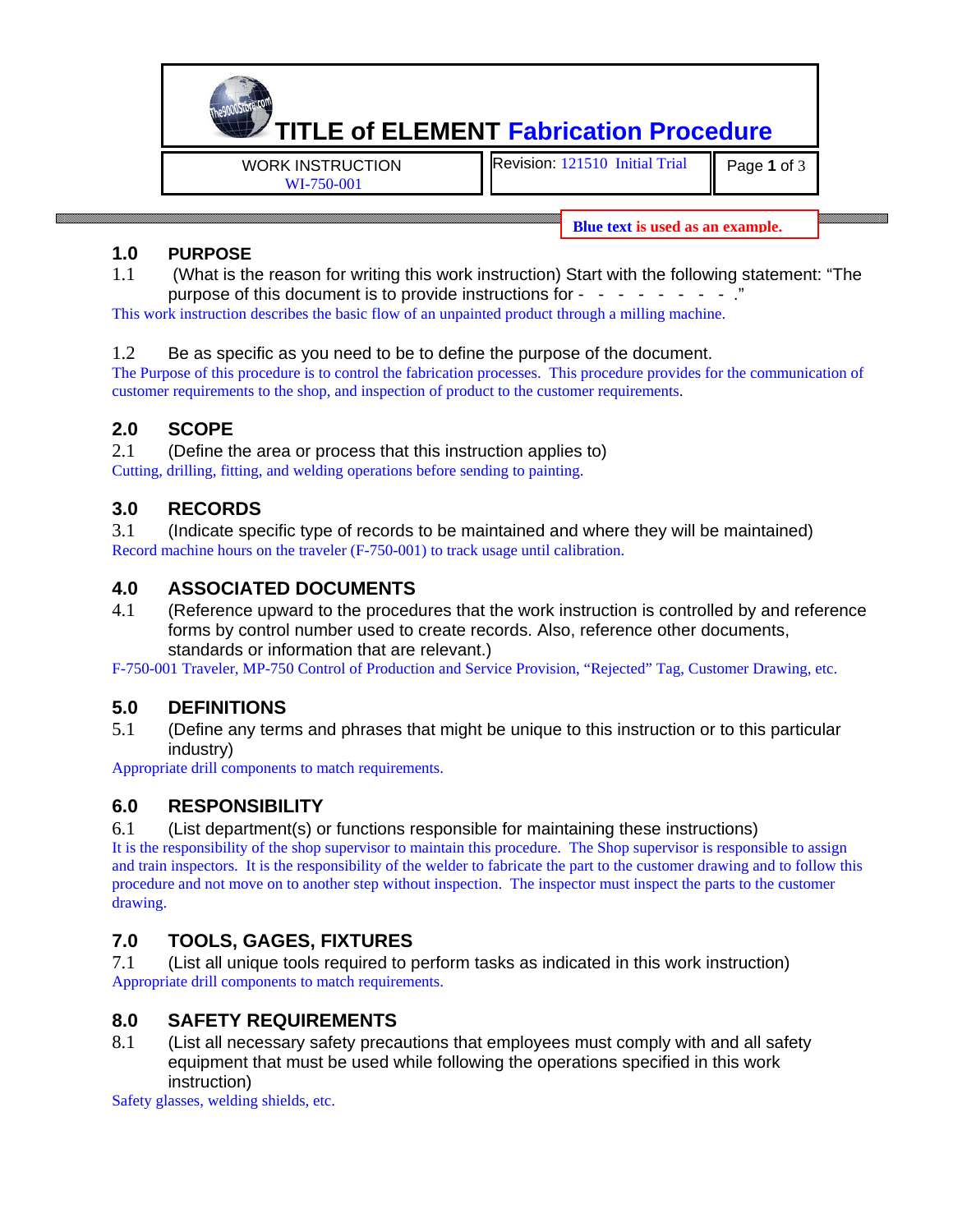

#### **9.0 INSTRUCTIONS**

9.1 (List all steps to be taken to complete the scope of this work instruction, in the exact sequence necessary. Work instructions may be in the form of flow charts, bullet instructions, text, photos, digitized images, numbered instructions or any combination of all, as long as the instructions are clear, crisp and do the job as intended)

| <b>Job Travelier</b>                                                                                                  |                                                      |                                          |                                       |                                                       | Mit Mariuflatkerne, Stel-                  |
|-----------------------------------------------------------------------------------------------------------------------|------------------------------------------------------|------------------------------------------|---------------------------------------|-------------------------------------------------------|--------------------------------------------|
| A STEEP ARES AND                                                                                                      | April 1                                              |                                          | <b>FAIR RTL CRS 600</b>               |                                                       |                                            |
|                                                                                                                       |                                                      | <b>Baddy Kopper &amp;</b>                |                                       |                                                       |                                            |
| <b><i><u>SANCTAEURS</u></i></b><br>Fred Co. Red<br>ı<br>SIX M. PL-USA BY                                              |                                                      |                                          |                                       |                                                       |                                            |
| <b>PEL BEREIGHT</b><br>m<br><b>Dealer all the metro and</b><br>3 Haw (Free) List out told<br><b>Local Mills Photo</b> | <b>Growd Garr</b>                                    | <b>Suite</b><br><b>UNITED</b><br>come do | <b>Suit 10</b>                        | <b>Security</b><br>cards and<br>those likes bet appel | <b>SALUM</b><br>1,692.05<br><b>IN URBS</b> |
| <b>SEED IS</b><br>ш<br>$\cdots$                                                                                       |                                                      |                                          |                                       | 100                                                   | <b>SWIN</b>                                |
| - 11<br>×<br><b>Million</b><br>÷                                                                                      | . .<br>100                                           | m                                        | <b>Industrial Dealer Printed Base</b> | <b>Decision</b><br>LEWIS CO., LANSING MICH.           | <b>Business</b><br><b>BOATLAND</b>         |
| <b>STAR</b><br><b>MERGE</b><br>$\sim$<br><b>All Conce</b><br>ь                                                        |                                                      |                                          | till                                  |                                                       |                                            |
| $\cdots$<br>m.<br>m                                                                                                   |                                                      | 1.0                                      | 14.93.94                              | TANK COMPANY                                          | A PER MAIN                                 |
| 148.6<br>$+ + -$<br><b>SALUT</b>                                                                                      | --<br><b>Bridge or louris Fort stages arrivals</b>   | 14.14                                    | <b>WALLER</b>                         | <b>NORTH CARDS</b>                                    | ---                                        |
| <b>Warry of Bride</b>                                                                                                 | <b>By USA</b>                                        |                                          |                                       |                                                       |                                            |
| s.<br><b><i><u>Substitute</u></i></b><br>March Resumes for summarized patients                                        | m                                                    |                                          |                                       |                                                       |                                            |
| <b><i>SERGER SERGER</i></b><br><b>GENTH ANTICHECO</b>                                                                 | <b>Service</b> in                                    |                                          |                                       |                                                       | <b>AFTH LEEK</b>                           |
| <b>DOM: 2004</b><br>--<br>-2<br><b>Digestor</b>                                                                       | Park (Not kn) 226<br>$-$                             | $\overline{1}$                           | $14.46 +$                             | <b>TANK SHA</b>                                       | $20 - 24$                                  |
| ME J P BIK.<br>$-4.01$                                                                                                | $8.14 -$                                             | $\sim$                                   |                                       |                                                       |                                            |
| سن<br>$+ -$<br>$1 - 4$<br><b><i>International Brid</i></b>                                                            | $-0.44$                                              | 1.16                                     |                                       | T-ALME ARCHIVES                                       | ALC: UNK                                   |
| tions detected to provide a hold's                                                                                    | 1-Tracer Rent-Henrico Jan Rossell in Jan Rossell and |                                          |                                       |                                                       | <b>IN Traveler Page 2-2 to</b>             |

- 9.2 The fabrication shop is given a Job Pack to fabricate a product.
- 9.3 The Shop Lead man looks at the drawings, bills of material, and cut sheets to verify that there is adequate information to fabricate the part.
- 9.4 The shop lead man gets the materials from the storage area and verifies that they are correct to the BOM and Cut sheet requirements and signs the fabrication traveler (F-750-001).
- 9.5 The shop lead man gives the materials and job pack to a welder to fabricate the parts to the drawings. The welder completes the layout.
- 9.6 The shop supervisor or lead man inspects the layout of the part to the drawing and signs the fabrication traveler (F-750-001).
- 9.7 The welder cuts the material to match the drawing. The welder or cuts or drills holes in the material to match the drawing.
- 9.8 The welder fits up the parts as described on the drawing. If the welder does not understand the drawing, the welder is to ask the supervisor. If the drawing is still unclear, the QA Manager or Plant Manager is contacted to resolve the question with the customer in accordance with MP-750.
- 9.9 The shop supervisor or lead man inspects the fit-up of the part to the drawing and
	- 9.10 signs the fabrication traveler (F-750-001).



- 9.11 The weld is completed by the welder.
- 9.12 The shop supervisor or lead man inspects the weld of the part to the drawing and signs the fabrication traveler (F-750-001).
- 9.13 If necessary steps 4.7 to 4.10 are repeated until the part is completed.
- 9.14 When completed the part and job pack are moved to paint or to Final Inspection.

#### **You may choose to add images– including software instructions.**



| 11-Salt 147 Pat<br>JOINTEEE MACHINE SHOP  |                                                                                     |                          |                                           | Traveler<br>Advised                                                                                                                                                        |                                                                                                                  |                         | Page 1 of 5   |      |
|-------------------------------------------|-------------------------------------------------------------------------------------|--------------------------|-------------------------------------------|----------------------------------------------------------------------------------------------------------------------------------------------------------------------------|------------------------------------------------------------------------------------------------------------------|-------------------------|---------------|------|
|                                           |                                                                                     |                          |                                           | 1111111                                                                                                                                                                    |                                                                                                                  |                         |               |      |
| For 18,000<br>tione law 168<br>Fee Dr 201 | <b>BOLLER WALLETING</b>                                                             |                          | <b>Rev: 0 11/65</b>                       | Customer P.D. AA UTRON<br><b>Staging Mileta MAK</b><br><b>Driv Day 15-Ander</b><br>SA Huat States                                                                          |                                                                                                                  | Army 1<br><b>Summer</b> |               |      |
|                                           | Euchany: 7080 salified aut.<br><b>IRAN BELLINA RD</b><br><b>NOMMER &amp; N 1400</b> |                          |                                           |                                                                                                                                                                            | <b>Bay Tr., FORD ALLINES LTD, AUT.</b><br>LEADING DOCK III<br><b>MISSING LANE</b><br><b>INFORMATION IN ANTI-</b> |                         |               |      |
| Contact:                                  | Phone: 111476-0000                                                                  |                          | <b>Pac Integrates</b>                     |                                                                                                                                                                            | <b>Bracht's Indianant Contracts</b>                                                                              |                         |               |      |
|                                           | <b>VALIDIA REGIST</b>                                                               |                          |                                           |                                                                                                                                                                            | Job Hales: CUSTOMER/AVOILE/UNEFROT 16 PCS SHIPPED AGAR, SHIP LIPS REDIRING/MOT CONTACT THE SPINSE                |                         |               |      |
|                                           |                                                                                     |                          |                                           | Delivery Schedule .                                                                                                                                                        |                                                                                                                  |                         |               |      |
| <b>Francisco Date</b>                     |                                                                                     | <b>Promised Gue Kits</b> | <b>Europerg Grantist</b>                  | Commercial                                                                                                                                                                 |                                                                                                                  |                         |               |      |
| 19, 44, 66                                |                                                                                     | $\overline{\phantom{a}}$ | $\equiv$                                  |                                                                                                                                                                            | THE SHILT F FOLDELS                                                                                              |                         |               |      |
| Militarytes<br>Gerifan                    |                                                                                     | <b>Boardon New</b>       | <b>SA RAFE</b>                            | Routing<br><b>SADI SHARM</b>                                                                                                                                               | <b>Mar</b>                                                                                                       | <b>Ballist</b>          | Bat-          |      |
| FRIDAR                                    |                                                                                     |                          | <b>ET-Dec-MD</b>                          | 47-Tex M. Call & Calcrador                                                                                                                                                 | <b>AM</b>                                                                                                        | All Facility            | $-$           |      |
|                                           | MT                                                                                  | ٠                        |                                           |                                                                                                                                                                            |                                                                                                                  |                         |               |      |
|                                           |                                                                                     |                          |                                           | Hardco MORT - 1890<br><b>HOL</b>                                                                                                                                           |                                                                                                                  | 4.00                    | 3.00 May Fast | 4.43 |
| CALL LATHER                               |                                                                                     |                          | <b>Milliam Rd Ld and</b><br><b>ISSNAK</b> |                                                                                                                                                                            |                                                                                                                  |                         |               |      |
| 111111                                    |                                                                                     | 280                      |                                           |                                                                                                                                                                            | RESORT PROGRAM # TE-1007 / BLANKS # TE-1005                                                                      |                         |               |      |
|                                           |                                                                                     |                          |                                           | ment ACE & ROUGH TURN 1 AT X 4" LEND TH<br>Phratijes FLAVA II 24 (SLA, IK 3.79 LENGITIN<br><b>INCESSOR, C., SRILL SPE KILLENSORA</b><br>145<br>AND ATTENDAD TO STATISTICS. |                                                                                                                  |                         |               |      |